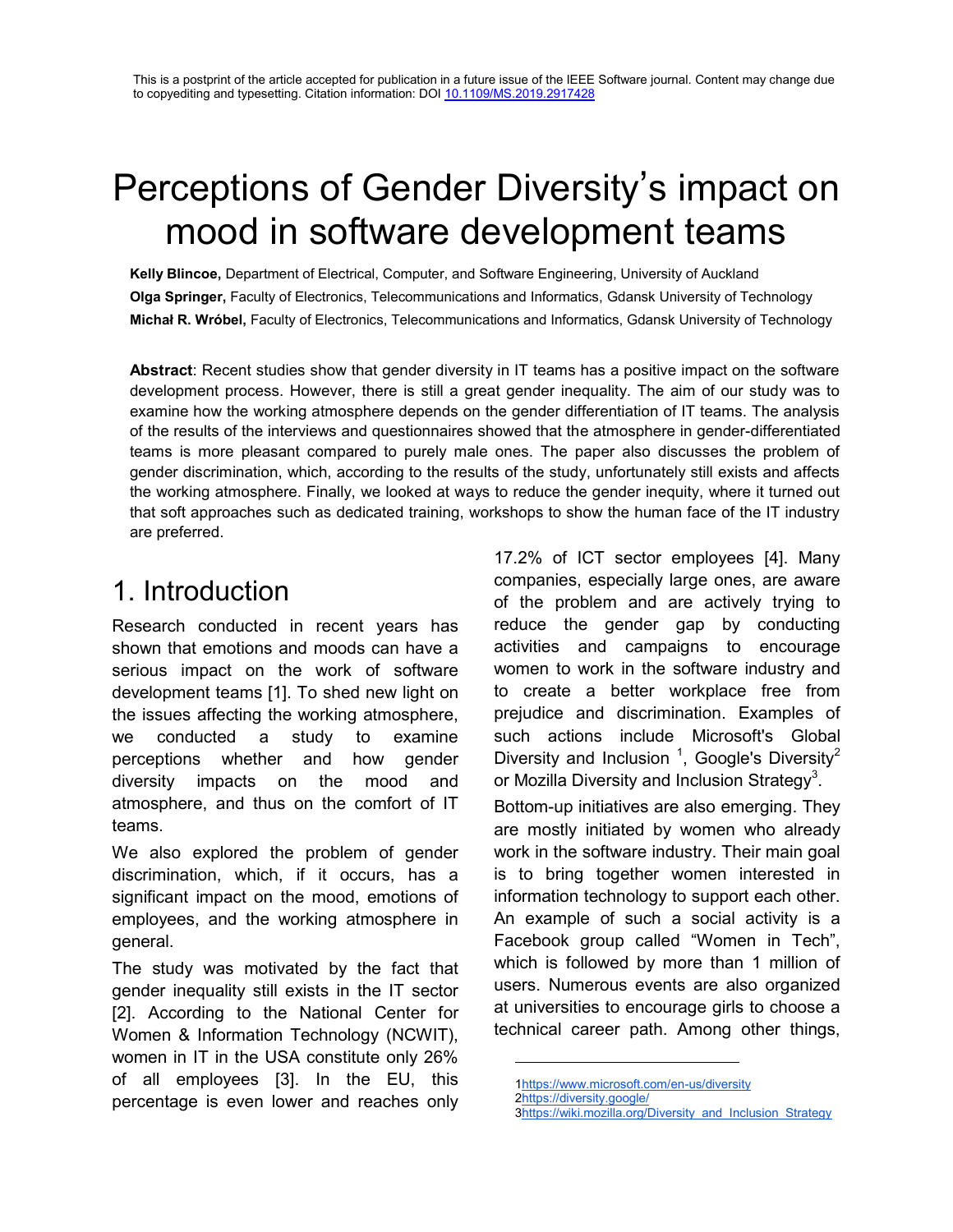the goal of these events is to show that the IT sector can be a friendly working environment.

However, recent studies have suggested that the ICT sector can be unfriendly towards women [5]. To increase gender diversity, this must be changed. In Software Engineering, gender diversity has been shown to increase innovation [6], increase productivity [7][8], reduce turnover [7], reduce conflict within teams [9], and produce more user-friendly software [10]. Thus, the culture of the IT workforce, related to gender diversity, must be studied more deeply to better understand the issues surrounding gender diversity, in the hopes to improve it. Our findings show that gender diversity is associated with a more pleasant team mood, but barriers still exist in achieving gender diversity.

The study was carried out in two stages. In the first stage 16 interviews with members of IT teams were conducted. They all worked in software companies located in the Pomeranian region of Poland. Then, on the basis of the collected data, questions for the survey were developed. For those interested in replicating this study, the full questionnaire is available at [11].

The questionnaire study was conducted for 3 weeks and 252 participants took part in it. Although the survey was addressed to an international audience, the vast majority (90.9%) of participants work in Poland. The participants were nearly equally split between women and men with responses from 125 women, 123 men, and 4 people who described their gender as other. The results of the survey are summarized in Figure 1 and discussed in detail in the remaining sections.

**Limitations of the study:** The survey captures perceptions of practitioners. Since the participants were aware that the focus of the survey was on gender differences, it is

possible this influenced their responses and did not accurately capture their perceptions [12]. However, we did find interesting differences between the male and female responses. Another threat to external validation is that the majority of respondents work in Poland. We do not claim generalizability and plan to expand this survey to a wider audience in future research.

## 2. Workplace atmosphere

**Acceptance of Women:** The vast majority of respondents (77.4%) positively assess the trend of increasing the number of women in IT. While some are neutral on this topic, only 4.8% of respondents disagreed. **Gender Diversity Impact on Atmosphere:** During the interviews, male participants commonly stated that the working atmosphere in diverse teams is more pleasant. On the other hand, it was often stated that in purely male teams the atmosphere is more harsh with more indecent jokes and rude cut-outs. Participants believed such behaviour was reduced when gender diversity was increased. These observations were also confirmed by the survey. Nearly 59.8% of men confirmed that they experienced such behaviour while working on male-only teams. Such answers suggest that a more friendly atmosphere in work environment can be found in gender diverse teams. During the interviews it was suggested that with women on board, there is less aggression, a milder atmosphere, and better hygiene at work.

Only 12.3% of men reported they would prefer to work in purely male teams indicating that perhaps men do not like the harsh atmosphere it brings. Future research should investigate this more directly.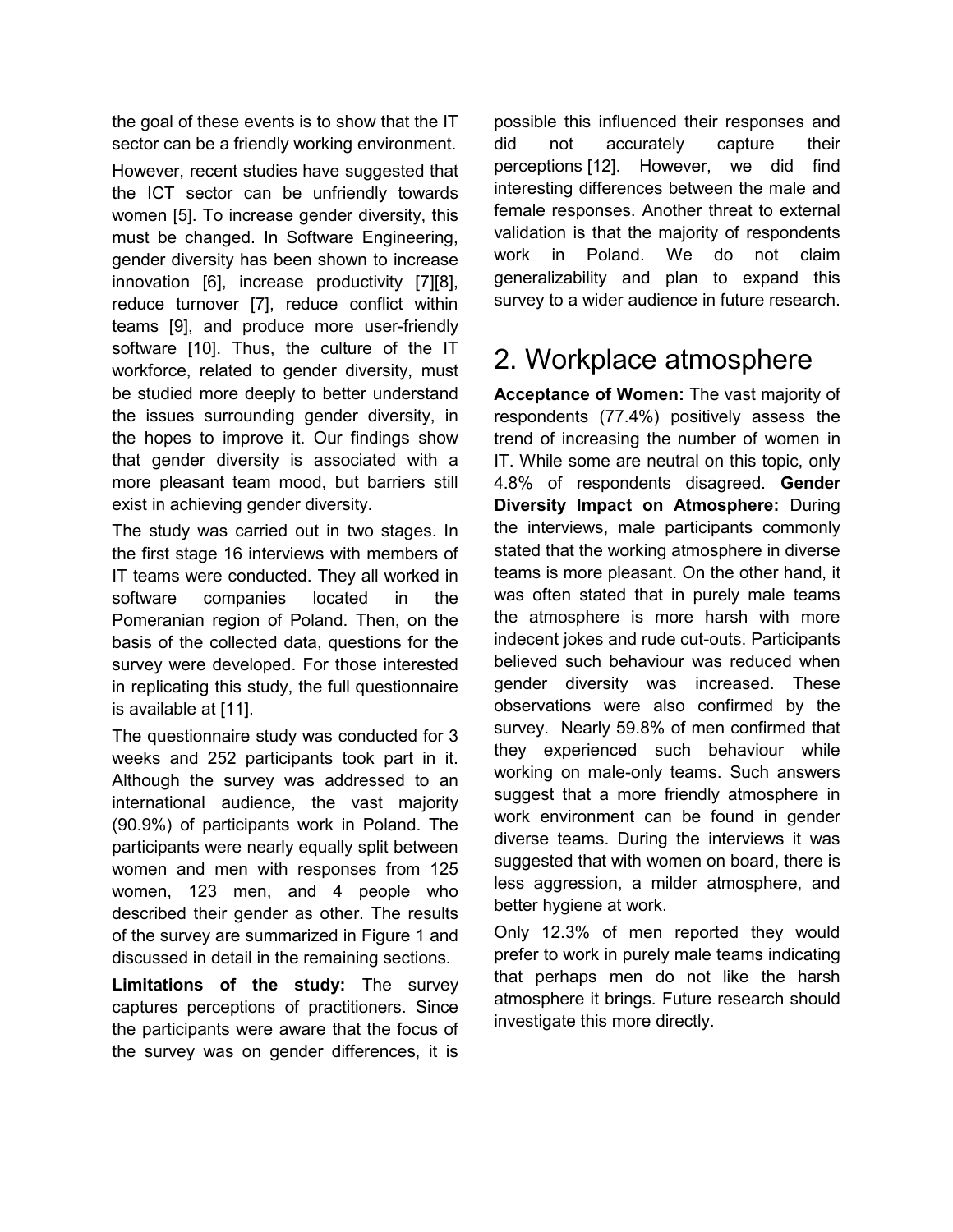

**Social Relationships:** Women are perceived by study participants as being more active in building social bonds among employees. During the interviews, some participants claimed that women have a greater passion for team integration, such as initiating and organizing meetings after work. There have even been suggestions that women have a greater need to take care of team morale. Again, this was confirmed by a survey where both male and female respondents reported women were better at creating cohesion within the teams. Only 13% of respondents indicated men as more active in the broadly understood social relations, while women were indicated by as much as 46.5%. Others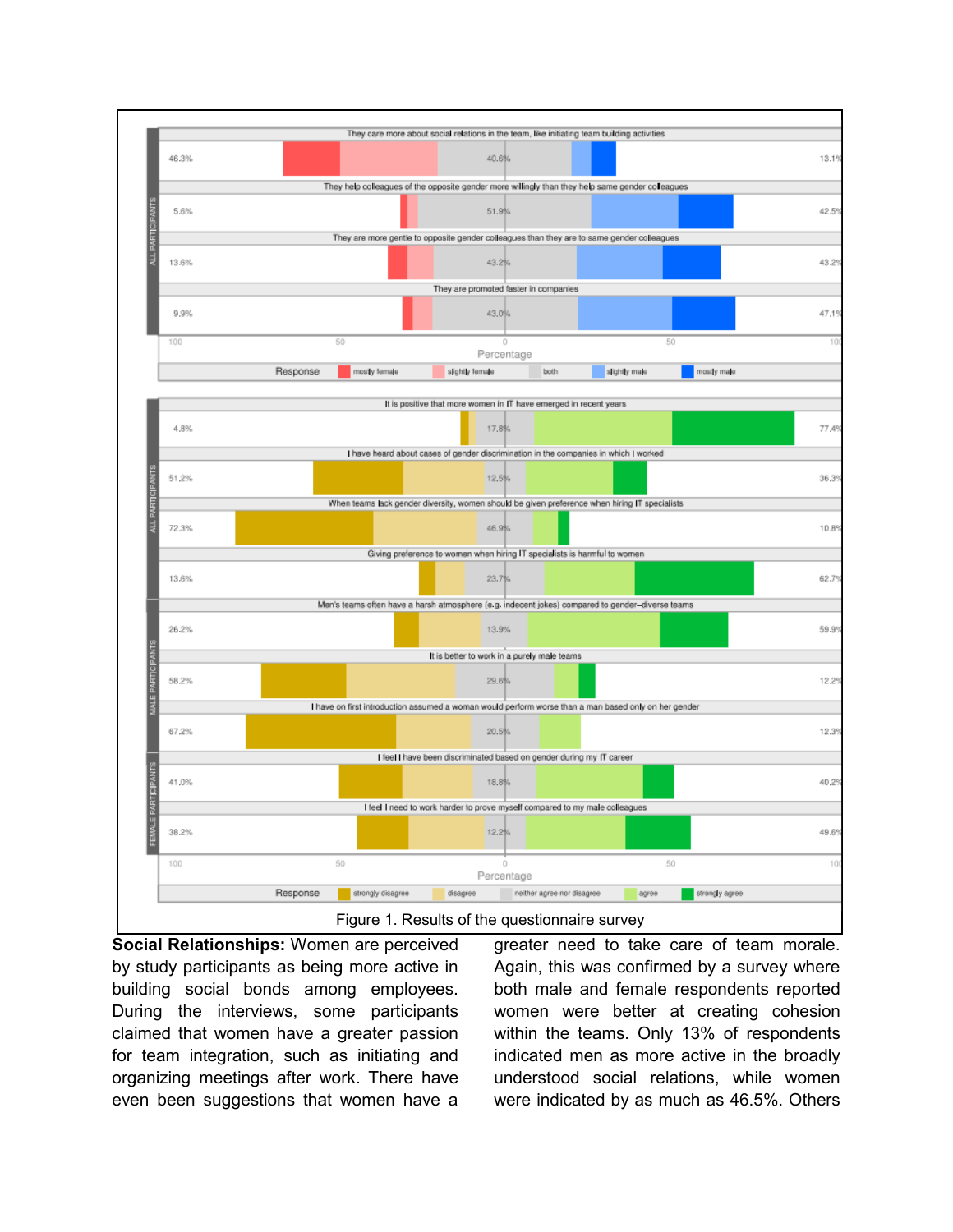

considered these issues to be gender independent. While this indicates that increasing gender diversity can ensure stronger team cohesion, managers must be careful not to place the responsibility for creating team bonds on female team members, who may not want to fill this role. Past research has shown that women are often expected to fill these nurturing roles, while men are expected to be ambitious [13].

The working climate is undoubtedly also influenced by the way in which help is provided to co-workers. During the interviews, the participants repeatedly suggested that colleagues are much more willing to help women than men. If a man turns to another man for help, he is more often treated with impatience and may even be rejected. Such behaviour often spoils the atmosphere in the whole team. The survey

confirmed that it is easier for women to get help. In addition, 50% of men confirmed that they are more willing to help women, while for the rest, gender is irrelevant. Furthermore, men are much more often (43.2%) perceived as more gentle to females than to other males. Again, this could point to gender stereotypes in IT teams where men are perceived as more competent, and, thus, do not need help [14].

**Gender Diversity Impact on Work:** We also asked respondents of the survey whether gender diversity in IT teams has a positive impact on work - whether it increases innovation, productivity and product quality. While past work has proven that gender diversity does in fact have positive impacts on each of these, the perceptions of the respondents are mixed. The results showed large gender discrepancies in the results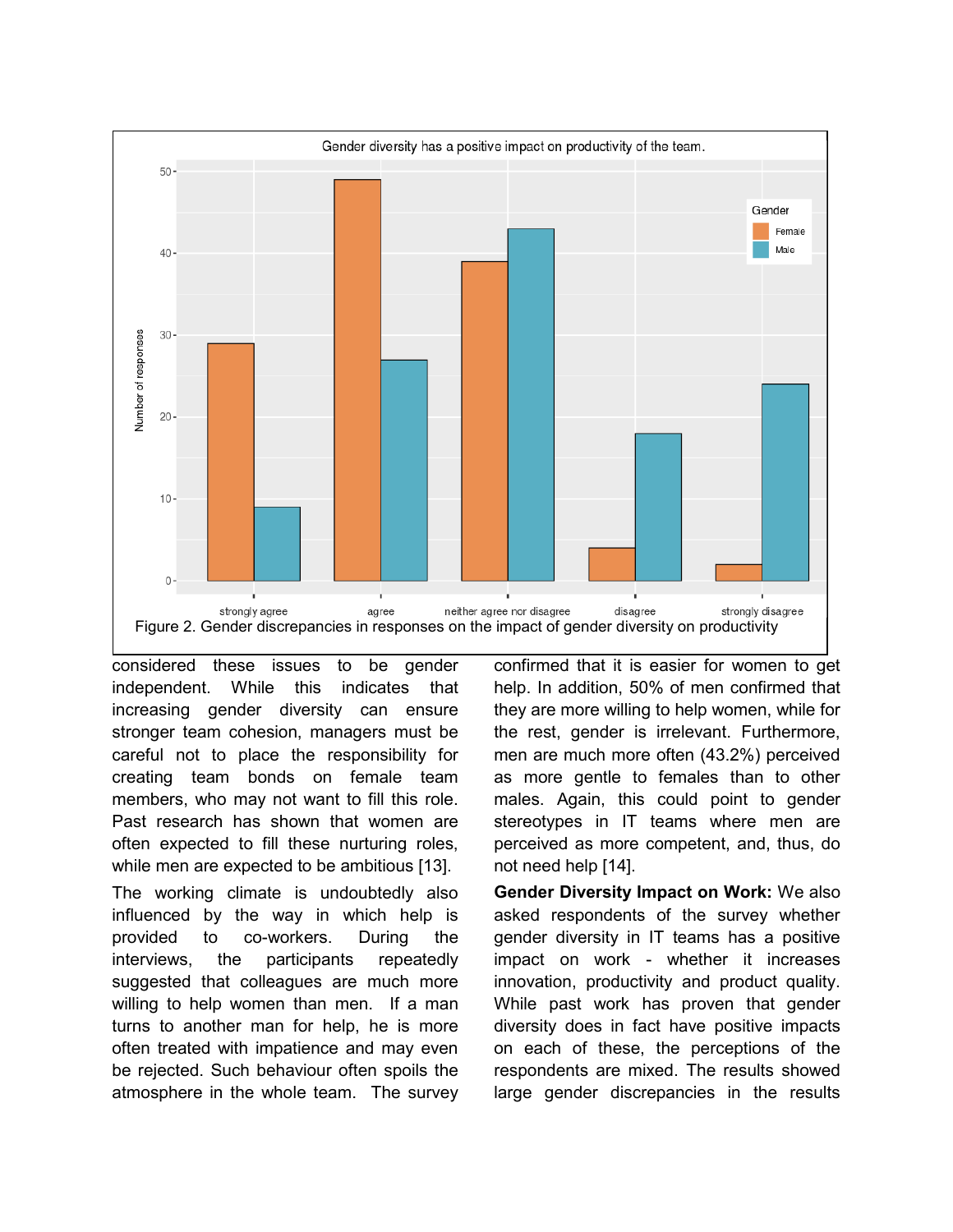(Fig. 2). Men's answers were almost evenly distributed: 35.5% did not have an opinion on this issue, 34.7% definitely do not see such an improvement, while 29.7% see an improvement of the work caused by gender diversity. On the other hand, most women (over 60%) do believe gender diversity brings positive benefits. This is likely something that can be improved.

# 3. Gender discrimination

There are many well-known cases of gender discrimination in the IT community $4$ . As cases of discrimination affect both the mood of employees and the overall work atmosphere, part of the study was devoted to this problem.

**Amount of Discrimination:** None of the women interviewed confirmed that they had been discriminated against, and none of the participants, both women and men, had encountered this problem during their careers. On the other hand, the situation among the survey participants is diametrically different. As many as 40.2% of women agreed with the statement "I feel I have been discriminated based on gender during my IT career". These results indicate that cases of discrimination are likely underreported when women are required to report these events in a face-to-face setting (like our interviews).

**Awareness of Discrimination:** There are some interesting discrepancies around awareness of discrimination. Only 25.4% of men report to have heard about discrimination in their work environment, compared to 52.4% of women. This could be because women are less likely to share stories of discrimination with their male coworkers.

**Conscious Biases:** In our survey, only 12.3% of male respondents admit to assuming a female coworker would perform

 $\overline{a}$ 

worse than a male counterpart upon first introduction. Yet, during the interviews, women reported that upon joining a new team as the first female member, they felt the male team members were unsure of how they would manage on the team. In addition, nearly half of women (49.6%) feel they have to work harder to prove their worth compared to their colleagues. This indicates that there could be either some unreported subconscious biases among men (often referred to as the "Prove it again" bias [15]) or that women perceive such a bias when one doesn't exist (for the majority of male respondents). Even so, 12.3% of male's admitting a conscious bias is still problematic and should be addressed.

**Opportunity for Advancement:** Almost half (47.3%) of respondents perceive that men are promoted faster than women. However, among men's responses, this percentage is only 25.6%. Most men (61.5%) think that gender does not affect promotion, while 68.3% of women feel gender does affect promotion in favour of men.

**Favoritism:** Many respondents (44.2%) do not believe there are differences related to gender and management preferences. However, of those who do report they feel gender influences the opinions of their management, both women and men report that they believe the opposite gender is more favored by management, indicating there are clearly some skewed perceptions around favoritism.

## 4. Reducing the gender gap

Many companies are currently conducting various campaigns to reduce gender gaps. They take different forms, from providing training for women or scholarships dedicated to female students, to strictly defined employment quotas.

<sup>4</sup> [https://geekfeminism.wikia.org/wiki/Timeline\\_of\\_incidents](https://geekfeminism.wikia.org/wiki/Timeline_of_incidents)